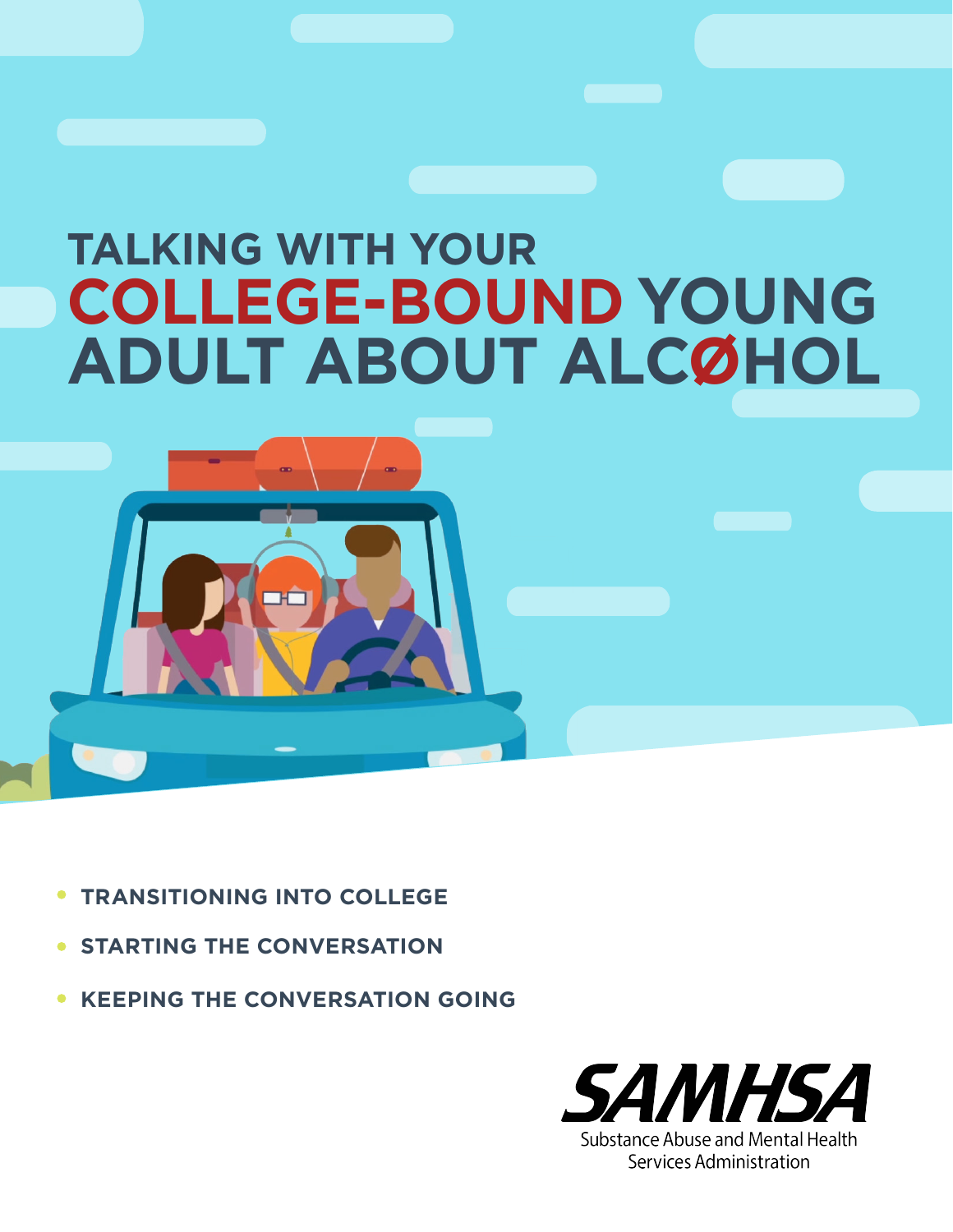## **TALKING WITH YOUR COLLEGE-BOUND YOUNG ADULT ABOUT ALCOHOL**

Students preparing to attend college have already taken several steps toward independence. Deciding where to go to college, what career path to pursue, and how to finance an advanced education are all choices in learning how to be an adult. But they are not there yet. Young adults still need and value their parents' guidance as they make decisions about their future. One of these decisions will be about alcohol use at college—and parents represent the best source of advice on the issue.

Talk with your young adult about avoiding underage drinking, even if you suspect alcohol use during high school. Research suggests that teens who talked with their parents about alcohol avoidance strategies before they began their first year of college were more likely to avoid alcohol, limit its use, and spend less time with heavydrinking peers. 1

#### Alcohol avoidance can help a student keep academic plans on track; alcohol use can disrupt a future.

### **TRANSITIONING TO COLLEGE**

**WE ARE HERE** OR YOU.

> College can overwhelm new students as they deal with changing social and academic expectations and the responsibilities that come with being on their own. It can be so challenging that about one-third of first-year students fail to enroll for their second year.<sup>2</sup>

Some students may use alcohol as a way to cope with college pressures. They also might believe that alcohol use is common and socially expected among their new friends, and drink to fit in. Students, however, tend to significantly overestimate how often their fellow students use alcohol.<sup>3</sup>

Due to these and other reasons, your young adult is entering an environment where alcohol use among 18- to 20-year-olds escalates dramatically. Overall, full-time first-year students tend to drink more than their peers who do not attend college—and suffer significantly more alcohol-related consequences.<sup>4</sup>

### New students appear most likely to initiate or increase alcohol use during their first six weeks of college.

### **STARTING THE CONVERSATION**

In talking with your young adult about alcohol, look for opportunities to raise the topic naturally. Discussions about majors and course selection can lead to a conversation about the ways in which alcohol use can disrupt academic success and career options. Housing selection can generate a discussion about whether substancefree residence halls are an option. Discuss ways to handle situations where alcohol use by other students might create a problem, such as interrupted study time or unwanted sexual advances. As you tour the campus area, note how many alcohol outlets are in the community. Emphasize that no matter where alcohol is available, underage drinking represents a risk and a choice that has consequences.

> LEARN ABOUT COLLEGE ALCOHOL POLICIES AT **[WWW.COLLEGEDRINKINGPREVENTION.GOV](http://www.collegedrinkingprevention.gov)**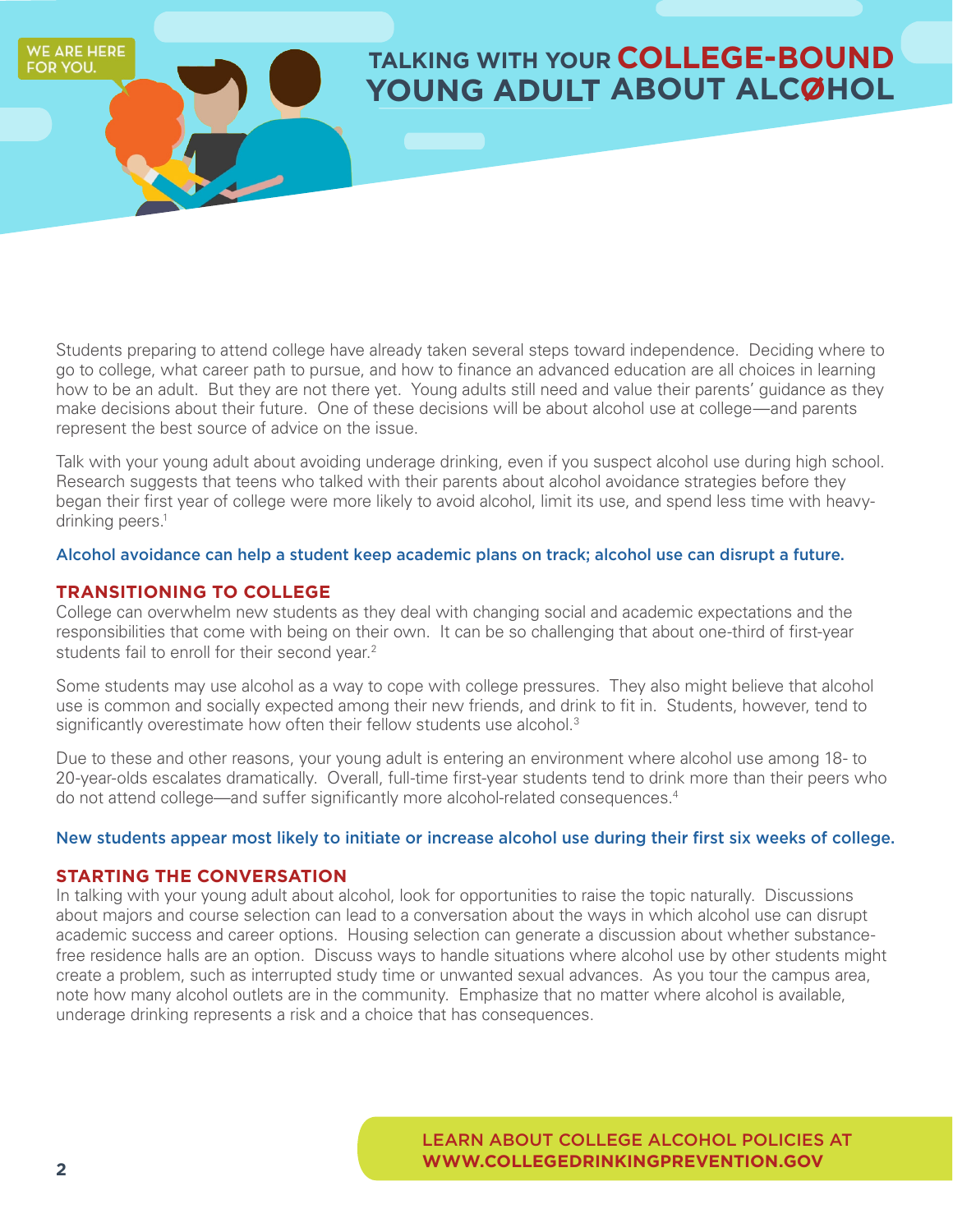## **TALKING WITH YOUR COLLEGE-BOUND** YOUNG ADULT ABOUT ALCOHOL



- Emphasize how underage drinking can undermine health, safety, and academic achievement.
- Make your no-alcohol use position clear.
- Demonstrate your willingness to help find constructive alternatives to drinking.

Become familiar with the school's alcohol use policy together.

- Does the school have different sanctions for student athletes and those attending on scholarship?
- Does the school require new students to complete an online course in alcohol use prior to arriving on campus?
- How might eviction from a residence hall, being released from a team, or loss of a scholarship affect your young adult's ability to remain in school?

Many colleges and universities are aware that communication between parents and students can support academic success. Contact the college your young adult will be attending for materials that offer tips on maintaining contact with students or talking about alcohol.

Discuss the many serious and potentially life-changing consequences of underage drinking (see page 4). Point out that associating with students who drink heavily raises the risk of alcohol-related consequences, even for students who do not drink.

Make your position about alcohol use clear. Zero-tolerance messages appear to be most effective in preventing alcohol use and related consequences, even if a young person already is using alcohol.5 Describe your expectations for your young adult's behavior while at college.

#### Instead of lecturing or issuing ultimatums to your young adult, talk in ways that show caring, trust, and respect.

If asked about your own past drinking behavior, be honest. Acknowledge the risks you took—and the consequences you may have experienced, from missing classes or exams to forgetting periods of time. Be prepared to answer such questions in ways that do not suggest that alcohol use is permissible.

### **KEEPING THE CONVERSATION GOING**

Continue to keep the lines of communication open throughout all college years. Regular conversations show your continuing concern about your young adult's well-being and also provide an opportunity to reinforce your zero-tolerance stance of underage drinking. Regular communication also makes it easier to check for any potential alcohol use or early signs of a problem. Academic, social, or emotional difficulties can be signs of heavy drinking as well as risk factors for alcohol use.

College is a significant investment of time and money. Help ensure that your young adult gets the most out of the college experience. What you say, or do not say, about alcohol can make a lifetime of difference.